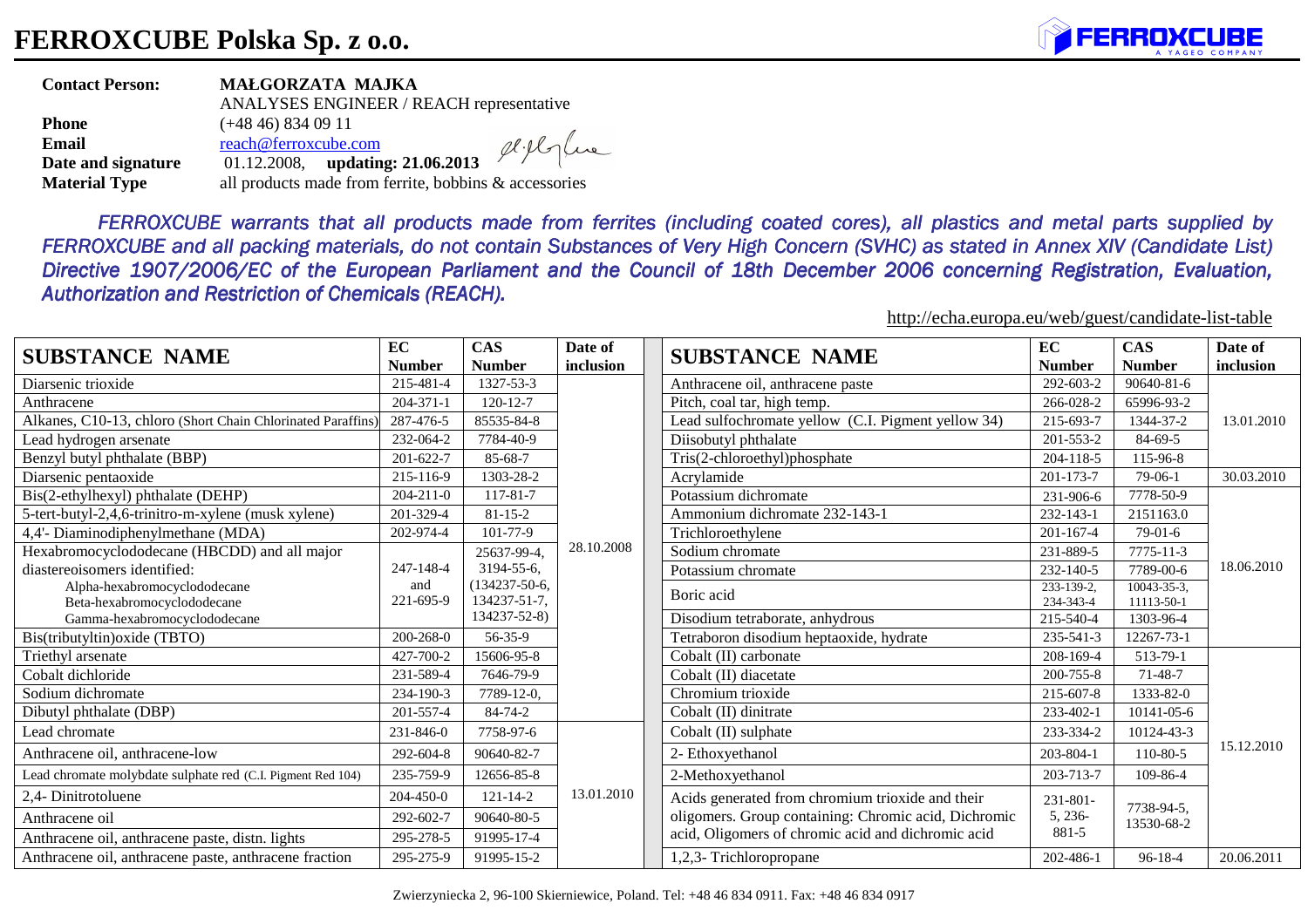## **FERROXCUBE Polska Sp. z o.o.**



| <b>SUBSTANCE NAME</b>                                                                                                                                                                                                                                                                                                                                                                                                                                                                                                                                                                                                                                                   | $\overline{EC}$<br><b>Number</b> | <b>CAS</b><br><b>Number</b>   | Date of<br>inclusion                                        | <b>SUBSTANCE NAME</b>                                                                                                                                                                                                                                     | EC<br><b>Number</b>    | $\overline{\text{CAS}}$<br><b>Number</b> | Date of<br>inclusion |  |
|-------------------------------------------------------------------------------------------------------------------------------------------------------------------------------------------------------------------------------------------------------------------------------------------------------------------------------------------------------------------------------------------------------------------------------------------------------------------------------------------------------------------------------------------------------------------------------------------------------------------------------------------------------------------------|----------------------------------|-------------------------------|-------------------------------------------------------------|-----------------------------------------------------------------------------------------------------------------------------------------------------------------------------------------------------------------------------------------------------------|------------------------|------------------------------------------|----------------------|--|
| 1- Methyl-2- pyrrolidone<br>1,2- Benzenedicarboxylic acid,<br>di-C7-11-branched and linear alkyl esters                                                                                                                                                                                                                                                                                                                                                                                                                                                                                                                                                                 | 212-828-1<br>271-084-6           | 872-50-4<br>68515-42-4        |                                                             | Zirconia Aluminosilicate Refractory Ceramic Fibres:<br>fibres covered by index no. 650-017-00-8 in Annex VI, part 3, table 3.1 of Regulation<br>(EC) No 1272/2008 on classification, labelling and packaging of substances and                            |                        |                                          |                      |  |
| Strontium chromate                                                                                                                                                                                                                                                                                                                                                                                                                                                                                                                                                                                                                                                      | 232-142-6                        | 7789-06-2                     |                                                             | mixtures, and fulfil the three following conditions:                                                                                                                                                                                                      |                        |                                          |                      |  |
| Hydrazine                                                                                                                                                                                                                                                                                                                                                                                                                                                                                                                                                                                                                                                               | 206-114-9                        | $302 - 01 - 2$ ,<br>7803-57-8 | 20.06.2011                                                  | a) oxides of aluminium, silicon and zirconium are the main components present<br>(in the fibres) within variable concentration ranges                                                                                                                     |                        | 19.12.2011                               |                      |  |
| 2- Ethoxyethyl acetate                                                                                                                                                                                                                                                                                                                                                                                                                                                                                                                                                                                                                                                  | 203-839-2                        | 111-15-9                      |                                                             | b) fibres have a length weighted geometric mean diameter less two standard geometric                                                                                                                                                                      |                        |                                          |                      |  |
| 1,2- Benzenedicarboxylic acid, di-C6-8-branched<br>alkyl esters, C7-rich                                                                                                                                                                                                                                                                                                                                                                                                                                                                                                                                                                                                | 276-158-1                        | 71888-89-6                    |                                                             | errors of 6 or less micrometres $(\mu m)$ .<br>c) alkaline oxide and alkali earth oxide (Na2O+K2O+CaO+MgO+BaO) content less or                                                                                                                            |                        |                                          |                      |  |
| Formaldehyde, oligomeric reaction products with aniline                                                                                                                                                                                                                                                                                                                                                                                                                                                                                                                                                                                                                 | 500-036-1                        | 25214-70-4                    |                                                             | equal to 18% by weight                                                                                                                                                                                                                                    |                        |                                          |                      |  |
| 4-(1,1,3,3-tetramethylbutyl) phenol                                                                                                                                                                                                                                                                                                                                                                                                                                                                                                                                                                                                                                     | 205-426-2                        | 140-66-9                      |                                                             | 4,4'-bis(dimethylamino)benzophenone (Michler's ketone)                                                                                                                                                                                                    | $\overline{202-027-5}$ | $90-94-8$                                |                      |  |
| Lead diazide, Lead azide                                                                                                                                                                                                                                                                                                                                                                                                                                                                                                                                                                                                                                                | 236-541-1                        | 13424-46-9                    |                                                             | Formamide                                                                                                                                                                                                                                                 | 200-842-0              | $75 - 12 - 7$                            |                      |  |
| Phenolphthalein                                                                                                                                                                                                                                                                                                                                                                                                                                                                                                                                                                                                                                                         | 201-004-7                        | 77-09-8                       |                                                             | Diboron trioxide                                                                                                                                                                                                                                          | 215-125-8              | 1303-86-2                                |                      |  |
| Dichromium tris (chromate)                                                                                                                                                                                                                                                                                                                                                                                                                                                                                                                                                                                                                                              | 246-356-2                        | 24613-89-6                    |                                                             | 1,2-bis(2-methoxyethoxy)ethane (TEGDME; triglyme)                                                                                                                                                                                                         | 203-977-3              | 112-49-2                                 |                      |  |
| Lead styphnate                                                                                                                                                                                                                                                                                                                                                                                                                                                                                                                                                                                                                                                          | 239-290-0                        | 15245-44-0                    |                                                             | Lead(II) bis(methanesulfonate)                                                                                                                                                                                                                            | 401-750-5              | 17570-76-2                               |                      |  |
| 2,2'- dichloro-4,4'- methylenedianiline                                                                                                                                                                                                                                                                                                                                                                                                                                                                                                                                                                                                                                 | 202-918-9                        | $101 - 14 - 4$                |                                                             | $\alpha$ , $\alpha$ -Bis[4-(dimethylamino)phenyl]-4                                                                                                                                                                                                       | 229-851-8              | 6786-83-0                                |                      |  |
| Calcium arsenate                                                                                                                                                                                                                                                                                                                                                                                                                                                                                                                                                                                                                                                        | 231-904-5                        | 7778-44-1                     |                                                             | (phenylamino)naphthalene-1-methanol                                                                                                                                                                                                                       |                        |                                          |                      |  |
| Bis(2-methoxyethyl) ether                                                                                                                                                                                                                                                                                                                                                                                                                                                                                                                                                                                                                                               | 203-924-4                        | 111-96-6                      |                                                             | (C.I. Solvent Blue 4) [with $\geq$ 0.1% of Michler's ketone                                                                                                                                                                                               |                        |                                          |                      |  |
| Potassium hydroxyoctaoxodizincatedichromate                                                                                                                                                                                                                                                                                                                                                                                                                                                                                                                                                                                                                             | 234-329-8                        | 11103-86-9                    |                                                             | (EC No. 202-027-5) or Michler's base (EC No. 202-959-2)]                                                                                                                                                                                                  |                        |                                          |                      |  |
| Bis(2-methoxyethyl) phthalate                                                                                                                                                                                                                                                                                                                                                                                                                                                                                                                                                                                                                                           | 204-212-6                        | 117-82-8                      |                                                             | N,N,N',N'-tetramethyl-4,4'-methylenedianiline<br>(Michler's base)                                                                                                                                                                                         | 202-959-2              | $101-61-1$                               |                      |  |
| Lead dipicrate                                                                                                                                                                                                                                                                                                                                                                                                                                                                                                                                                                                                                                                          | 229-335-2                        | 6477-64-1                     |                                                             |                                                                                                                                                                                                                                                           |                        |                                          |                      |  |
| N,N-dimethylacetamide                                                                                                                                                                                                                                                                                                                                                                                                                                                                                                                                                                                                                                                   | 204-826-4                        | 127-19-5                      |                                                             | 1,3,5-tris[(2S and 2R)-2,3-epoxypropyl]-1,3,5-triazine-<br>$2,4,6-(1H,3H,5H)$ -trione ( $\beta$ -TGIC)                                                                                                                                                    |                        |                                          |                      |  |
| Arsenic acis                                                                                                                                                                                                                                                                                                                                                                                                                                                                                                                                                                                                                                                            | 231-901-9                        | 7778-39-4                     | 19.12.2011                                                  |                                                                                                                                                                                                                                                           | 423-400-0              | 59653-74-6                               |                      |  |
| 2-Methoxyaniline; o-Anisidine                                                                                                                                                                                                                                                                                                                                                                                                                                                                                                                                                                                                                                           | 201-963-1                        | $90 - 04 - 0$                 |                                                             | 1,3,5-Tris(oxiran-2-ylmethyl)-1,3,5-triazinane-2,4,6-trione                                                                                                                                                                                               | 219-514-3              | 2451-62-9                                | 18.06.2012           |  |
| Trilead diarsenate                                                                                                                                                                                                                                                                                                                                                                                                                                                                                                                                                                                                                                                      | 222-979-5                        | 3687-31-8                     |                                                             | 4,4'-bis(dimethylamino)-4"-(methylamino)trityl alcohol<br>[with $\geq$ 0.1% of Michler's ketone(EC No. 202-027-5)                                                                                                                                         |                        |                                          |                      |  |
| 1,2-dichloroethane                                                                                                                                                                                                                                                                                                                                                                                                                                                                                                                                                                                                                                                      | 203-458-1                        | 107-06-2                      |                                                             |                                                                                                                                                                                                                                                           | 209-218-2              | $561-41-1$                               |                      |  |
| Pentazinc chromate octaxydroxide                                                                                                                                                                                                                                                                                                                                                                                                                                                                                                                                                                                                                                        | 256-418-0                        | 49663-84-5                    |                                                             | or Michler's base (EC No. 202-959-2)]                                                                                                                                                                                                                     |                        |                                          |                      |  |
|                                                                                                                                                                                                                                                                                                                                                                                                                                                                                                                                                                                                                                                                         |                                  |                               | 1,2-dimethoxyethane; ethylene glycol dimethyl ether (EGDME) | 203-794-9                                                                                                                                                                                                                                                 | 110-71-4               |                                          |                      |  |
| <b>Aluminosilicate Refractory Ceramic Fibres:</b><br>fibres covered by index number 650-017-00-8 in Annex VI, part 3, table 3.1 of<br>Regulation (EC) No 1272/2008 on classification, labelling and packaging of substances<br>and mixtures, and fulfil the three following conditions:<br>a) oxides of aluminium and silicon are the main components present (in the fibres)<br>within variable concentration ranges<br>b) fibres have a length weighted geometric mean diameter less two standard geometric<br>errors of 6 or less micrometres $(\mu m)$<br>c) alkaline oxide and alkali earth oxide (Na2O+K2O+CaO+MgO+BaO) content less<br>or equal to 18% by weight |                                  |                               |                                                             | [4-[4,4'-bis(dimethylamino) benzhydrylidene]cyclohexa-<br>2,5-dien-1-ylidene]dimethylammonium chloride<br>(C.I. Basic Violet 3) [with $\geq$ 0.1% of Michler's ketone<br>(EC No. 202-027-5) or Michler's base (EC No. 202-959-2)]                         | 208-953-6              | 548-62-9                                 |                      |  |
|                                                                                                                                                                                                                                                                                                                                                                                                                                                                                                                                                                                                                                                                         |                                  |                               |                                                             | $[4-[[4-anilino-1-naphthyl]]4-$<br>(dimethylamino)phenyl]methylene]cyclohexa-2,5-dien-<br>1-ylidene] dimethylammonium chloride (C.I. Basic Blue<br>26) [with $\geq 0.1\%$ of Michler's ketone (EC No. 202-027-5)<br>or Michler's base (EC No. 202-959-2)] | 219-943-6              | 2580-56-5                                |                      |  |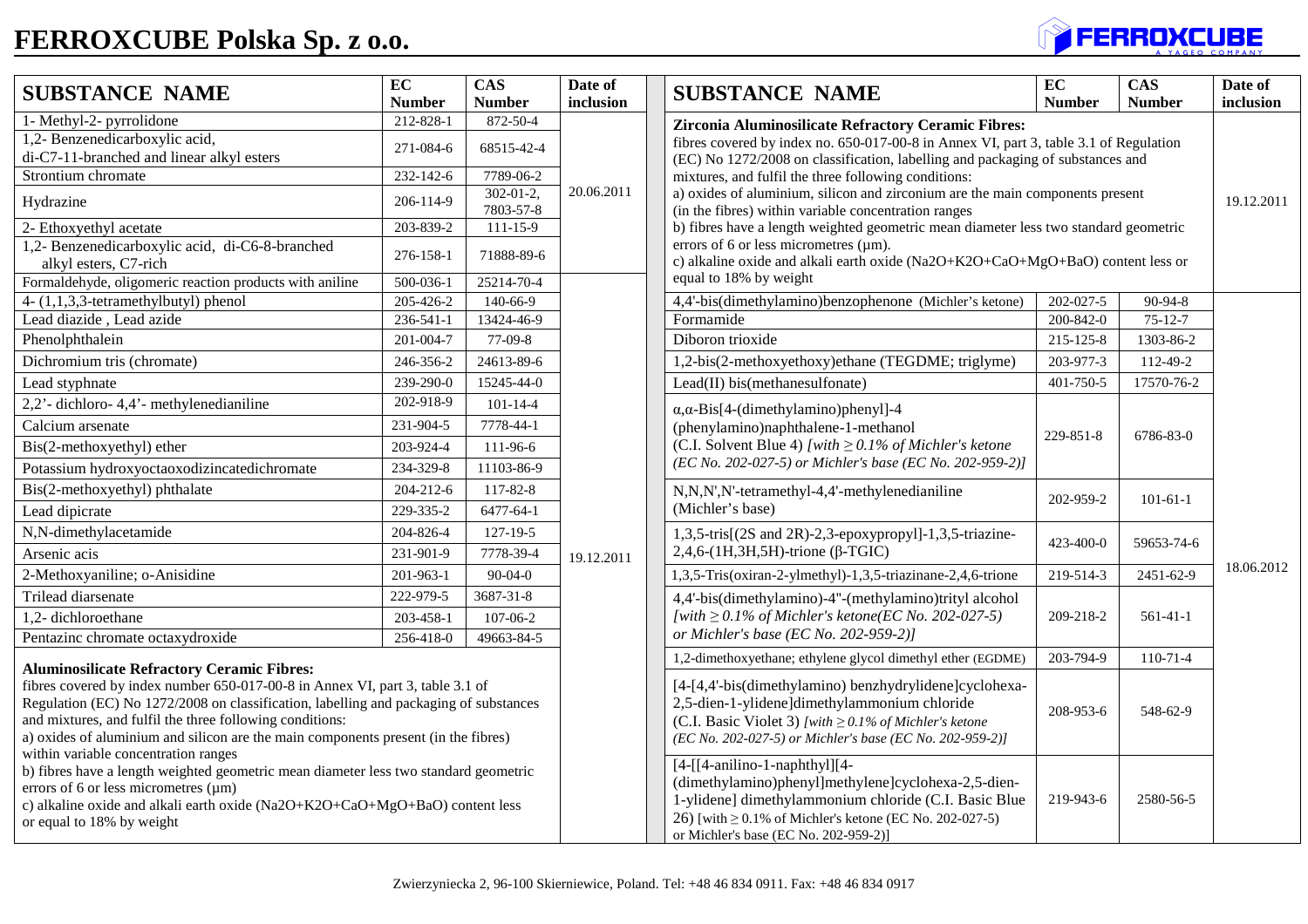## **FERROXCUBE Polska Sp. z o.o.**

| <b>SUBSTANCE NAME</b>                                                                                                                                                                         | EC<br><b>Number</b>      | <b>CAS</b><br><b>Number</b>                           | Date of<br>inclusion | <b>SUBSTANCE NAME</b>                                               | EC<br><b>Number</b> | <b>CAS</b><br><b>Number</b> |
|-----------------------------------------------------------------------------------------------------------------------------------------------------------------------------------------------|--------------------------|-------------------------------------------------------|----------------------|---------------------------------------------------------------------|---------------------|-----------------------------|
| Pyrochlore, antimony lead yellow                                                                                                                                                              | 232-382-1                | 8012-00-8                                             |                      | Diisopentylphthalate                                                | 210-088-4           | $605 - 50 - 5$              |
| 6-methoxy-m-toluidine (p-cresidine)                                                                                                                                                           | 204-419-1                | $120 - 71 - 8$                                        |                      | Diethyl sulphate                                                    | 200-589-6           | $64 - 67 - 5$               |
| Henicosafluoroundecanoic acid                                                                                                                                                                 | 218-165-4                | 2058-94-8                                             |                      | Dimethyl sulphate                                                   | 201-058-1           | $77 - 78 - 1$               |
| Hexahydromethylphthalic anhydride [1], Hexahydro-                                                                                                                                             |                          |                                                       |                      | Lead oxide sulfate                                                  | 234-853-7           | 12036-76-9                  |
| -4-methylphthalic anhydride [2], Hexahydro-1-                                                                                                                                                 |                          | 25550-51-                                             |                      | Lead titanium trioxide                                              | 235-038-9           | 12060-00-3                  |
| methylphthalic anhydride [3], Hexahydro-3-                                                                                                                                                    | 247-094-1,               | 0, 19438-<br>$60-9,$<br>48122-14-<br>1,57110-<br>29-9 |                      | Acetic acid, lead salt, basic                                       | 257-175-3           | 51404-69-4                  |
| methylphthalic anhydride [4]                                                                                                                                                                  | 243-072-0,<br>256-356-4, |                                                       |                      | [Phthalato(2-)]dioxotrilead                                         | 273-688-5           | 69011-06-9                  |
| [The individual isomers [2], [3] and [4] (including their cis-                                                                                                                                | 260-566-1                |                                                       |                      | N-methylacetamide                                                   | 201-182-6           | $79-16-3$                   |
| and trans- stereo isomeric forms) and all possible combinations<br>of the isomers [1] are covered by this entry]                                                                              |                          |                                                       |                      | Bis(pentabromophenyl) ether (decabromodiphenyl ether;<br>DecaBDE)   | 214-604-9           | 1163-19-5                   |
| Cyclohexane-1,2-dicarboxylic anhydride [1], cis-                                                                                                                                              |                          |                                                       |                      | Dinoseb (6-sec-butyl-2,4-dinitrophenol)                             | 201-861-7           | 88-85-7                     |
| cyclohexane-1,2-dicarboxylic anhydride [2], trans-                                                                                                                                            | 201-604-9,               | $85-42-7$ ,                                           |                      | 1,2-Diethoxyethane                                                  | 211-076-1           | 629-14-1                    |
| cyclohexane-1,2-dicarboxylic anhydride [3] [The                                                                                                                                               | 236-086-3,               | 13149-00-                                             |                      | Tetralead trioxide sulphate                                         | 235-380-9           | 12202-17-4                  |
| individual cis- [2] and trans- [3] isomer substances and<br>all possible combinations of the cis- and trans-isomers                                                                           | 238-009-9                | 3, 14166-<br>$21-3$                                   |                      | N-pentyl-isopentylphthalate                                         |                     | 776297-69-9                 |
| [1] are covered by this entry]                                                                                                                                                                |                          |                                                       |                      | Dioxobis(stearato)trilead                                           | 235-702-8           | 12578-12-0                  |
| Dibutyltin dichloride (DBTC)                                                                                                                                                                  | $211 - 670 - 0$          | 683-18-1                                              |                      | Tetraethyllead                                                      | 201-075-4           | 78-00-2                     |
| Lead bis(tetrafluoroborate)                                                                                                                                                                   | 237-486-0                | 13814-96-5                                            |                      | Pentalead tetraoxide sulphate                                       | 235-067-7           | 12065-90-6                  |
| Lead dinitrate                                                                                                                                                                                | 233-245-9                | 10099-74-8                                            |                      | Pentacosafluorotridecanoic acid                                     | 276-745-2           | 72629-94-8                  |
| Silicic acid, lead salt                                                                                                                                                                       | 234-363-3                | 11120-22-2                                            |                      | Tricosafluorododecanoic acid                                        | 206-203-2           | $307 - 55 - 1$              |
| 4-Aminoazobenzene                                                                                                                                                                             | 200-453-6                | $60 - 09 - 3$                                         | 19.12.2012           | Heptacosafluorotetradecanoic acid                                   | 206-803-4           | 376-06-7                    |
| Lead titanium zirconium oxide                                                                                                                                                                 | 235-727-4                | 12626-81-2                                            |                      | 1-bromopropane (n-propyl bromide)                                   | 203-445-0           | 106-94-5                    |
| Lead monoxide (lead oxide)                                                                                                                                                                    | 215-267-0                | 1317-36-8                                             |                      | Methoxyacetic acid                                                  | 210-894-6           | 625-45-6                    |
| o-Toluidine                                                                                                                                                                                   | 202-429-0                | 95-53-4                                               |                      | 4-methyl-m-phenylenediamine (toluene-2,4-diamine)                   | 202-453-1           | 95-80-7                     |
| 3-ethyl-2-methyl-2-(3-methylbutyl)-1,3-oxazolidine                                                                                                                                            | 421-150-7                | 143860-04-2                                           |                      | Methyloxirane (Propylene oxide)                                     | 200-879-2           | 75-56-9                     |
| Silicic acid (H2Si2O5), barium salt (1:1), lead-doped                                                                                                                                         |                          |                                                       |                      | Trilead dioxide phosphonate                                         | 235-252-2           | 12141-20-7                  |
| [with lead (Pb) content above the applicable generic                                                                                                                                          |                          |                                                       |                      | o-aminoazotoluene                                                   | 202-591-2           | 97-56-3                     |
| concentration limit for 'toxicity for reproduction' Repr. 1A<br>$(CLP)$ or category 1 (DSD); the substance is a member of the<br>group entry of lead compounds, with index number 082-001-00- | 272-271-5                | 68784-75-8                                            |                      | 1,2-Benzenedicarboxylic acid, dipentylester, branched<br>and linear | 284-032-2           | 84777-06-0                  |
| 6 in Regulation (EC) No 1272/2008]                                                                                                                                                            |                          |                                                       |                      | 4,4'-oxydianiline and its salts                                     | 202-977-0           | 101-80-4                    |
| Trilead bis(carbonate)dihydroxide                                                                                                                                                             | 215-290-6                | 1319-46-6                                             |                      | Orange lead (lead tetroxide)                                        | 215-235-6           | 1314-41-6                   |
| Furan                                                                                                                                                                                         | 203-727-3                | 110-00-9                                              |                      | Biphenyl-4-ylamine                                                  | 202-177-1           | $92 - 67 - 1$               |
| N,N-dimethylformamide                                                                                                                                                                         | 200-679-5                | $68 - 12 - 2$                                         |                      | Fatty acids, C16-18, lead salts                                     | 292-966-7           | 91031-62-8                  |
| 4-(1,1,3,3-tetramethylbutyl)phenol, ethoxylated [covering well-defined substances and<br>UVCB substances, polymers and homologues]                                                            |                          |                                                       |                      | Diazene-1,2-dicarboxamide (C,C'-azodi(formamide))                   | 204-650-8           | 123-77-3                    |
|                                                                                                                                                                                               |                          |                                                       |                      | Sulfurous acid, lead salt, dibasic                                  | 263-467-1           | 62229-08-7                  |
| 4-Nonylphenol, branched and linear [substances with a linear and/or branched alkyl                                                                                                            |                          |                                                       |                      | Lead cyanamidate                                                    | 244-073-9           | 20837-86-9                  |
| chain with a carbon number of 9 covalently bound in position 4 to phenol, covering also<br>UVCB- and well-defined substances which include any of the individual isomers or a                 |                          |                                                       |                      | Cadmium                                                             | 231-152-8           | 7440-43-9                   |
| combination thereof]                                                                                                                                                                          |                          |                                                       |                      | Ammonium pentadecafluorooctanoate (APFO)                            | 223-320-4           | 3825-26-1                   |
| 4.4'-methylenedi-o-toluidine                                                                                                                                                                  | 212-658-8                | 838-88-0                                              |                      | Pentadecafluorooctanoic acid (PFOA)                                 | 206-397-9           | $335 - 67 - 1$              |

| <b>E NAME</b>                                                                                                                            | EC<br><b>Number</b> | <b>CAS</b><br><b>Number</b> | Date of<br>inclusion                              | <b>SUBSTANCE NAME</b>                                               | EC<br><b>Number</b> | <b>CAS</b><br><b>Number</b> | Date of<br>inclusion |
|------------------------------------------------------------------------------------------------------------------------------------------|---------------------|-----------------------------|---------------------------------------------------|---------------------------------------------------------------------|---------------------|-----------------------------|----------------------|
| ony lead yellow                                                                                                                          | 232-382-1           | 8012-00-8                   |                                                   | Diisopentylphthalate                                                | 210-088-4           | $605 - 50 - 5$              |                      |
| idine (p-cresidine)                                                                                                                      | 204-419-1           | $120 - 71 - 8$              |                                                   | Diethyl sulphate                                                    | 200-589-6           | $64 - 67 - 5$               |                      |
| decanoic acid                                                                                                                            | 218-165-4           | 2058-94-8                   |                                                   | Dimethyl sulphate                                                   | 201-058-1           | $77 - 78 - 1$               |                      |
| phthalic anhydride [1], Hexahydro-                                                                                                       |                     |                             |                                                   | Lead oxide sulfate                                                  | 234-853-7           | 12036-76-9                  |                      |
| anhydride [2], Hexahydro-1-                                                                                                              | 247-094-1.          | 25550-51-<br>0.19438-       |                                                   | Lead titanium trioxide                                              | 235-038-9           | 12060-00-3                  |                      |
| hydride [3], Hexahydro-3-                                                                                                                | 243-072-0,          | 60-9,                       |                                                   | Acetic acid, lead salt, basic                                       | 257-175-3           | 51404-69-4                  |                      |
| hydride <sup>[4]</sup>                                                                                                                   | 256-356-4,          | 48122-14-                   |                                                   | [Phthalato(2-)]dioxotrilead                                         | 273-688-5           | 69011-06-9                  |                      |
| ners [2], [3] and [4] (including their cis-                                                                                              | 260-566-1           | 1,57110-                    |                                                   | N-methylacetamide                                                   | 201-182-6           | 79-16-3                     |                      |
| meric forms) and all possible combinations<br>re covered by this entry]                                                                  |                     | 29-9                        |                                                   | Bis(pentabromophenyl) ether (decabromodiphenyl ether;<br>DecaBDE)   | 214-604-9           | 1163-19-5                   |                      |
| dicarboxylic anhydride [1], cis-                                                                                                         |                     |                             |                                                   | Dinoseb (6-sec-butyl-2,4-dinitrophenol)                             | 201-861-7           | 88-85-7                     |                      |
| licarboxylic anhydride [2], trans-                                                                                                       | 201-604-9.          | $85-42-7$ ,                 |                                                   | 1,2-Diethoxyethane                                                  | 211-076-1           | $629 - 14 - 1$              |                      |
| licarboxylic anhydride [3] [The<br>nd trans- [3] isomer substances and                                                                   | 236-086-3,          | 13149-00-<br>3, 14166-      |                                                   | Tetralead trioxide sulphate                                         | 235-380-9           | 12202-17-4                  |                      |
| itions of the cis- and trans-isomers                                                                                                     | 238-009-9           | $21 - 3$                    |                                                   | N-pentyl-isopentylphthalate                                         |                     | 776297-69-9                 |                      |
| his entry]                                                                                                                               |                     |                             |                                                   | Dioxobis(stearato)trilead                                           | 235-702-8           | 12578-12-0                  |                      |
| ide (DBTC)                                                                                                                               | 211-670-0           | 683-18-1                    |                                                   | Tetraethyllead                                                      | 201-075-4           | 78-00-2                     |                      |
| roborate)                                                                                                                                | 237-486-0           | 13814-96-5                  |                                                   | Pentalead tetraoxide sulphate                                       | 235-067-7           | 12065-90-6                  |                      |
|                                                                                                                                          | 233-245-9           | 10099-74-8                  |                                                   | Pentacosafluorotridecanoic acid                                     | 276-745-2           | 72629-94-8                  | 19.12.2012           |
| alt                                                                                                                                      | 234-363-3           | 11120-22-2                  |                                                   | Tricosafluorododecanoic acid                                        | 206-203-2           | $307 - 55 - 1$              |                      |
| ne                                                                                                                                       | 200-453-6           | $60 - 09 - 3$               | 19.12.2012                                        | Heptacosafluorotetradecanoic acid                                   | 206-803-4           | 376-06-7                    |                      |
| onium oxide                                                                                                                              | 235-727-4           | 12626-81-2                  |                                                   | 1-bromopropane (n-propyl bromide)                                   | 203-445-0           | 106-94-5                    |                      |
| ead oxide)                                                                                                                               | 215-267-0           | 1317-36-8                   |                                                   | Methoxyacetic acid                                                  | 210-894-6           | 625-45-6                    |                      |
|                                                                                                                                          | 202-429-0           | 95-53-4                     |                                                   | 4-methyl-m-phenylenediamine (toluene-2,4-diamine)                   | 202-453-1           | 95-80-7                     |                      |
| 2-(3-methylbutyl)-1,3-oxazolidine                                                                                                        | 421-150-7           | 143860-04-2                 |                                                   | Methyloxirane (Propylene oxide)                                     | 200-879-2           | 75-56-9                     |                      |
| 2O5), barium salt (1:1), lead-doped                                                                                                      |                     |                             |                                                   | Trilead dioxide phosphonate                                         | 235-252-2           | 12141-20-7                  |                      |
| ent above the applicable generic<br>for 'toxicity for reproduction' Repr. 1A                                                             |                     |                             |                                                   | o-aminoazotoluene                                                   | 202-591-2           | 97-56-3                     |                      |
| $(DSD)$ ; the substance is a member of the<br>compounds, with index number 082-001-00-                                                   | 272-271-5           | 68784-75-8                  |                                                   | 1,2-Benzenedicarboxylic acid, dipentylester, branched<br>and linear | 284-032-2           | 84777-06-0                  |                      |
| ) No 1272/2008]                                                                                                                          |                     |                             |                                                   | 4,4'-oxydianiline and its salts                                     | 202-977-0           | 101-80-4                    |                      |
| ate)dihydroxide                                                                                                                          | 215-290-6           | 1319-46-6                   |                                                   | Orange lead (lead tetroxide)                                        | 215-235-6           | 1314-41-6                   |                      |
|                                                                                                                                          | 203-727-3           | 110-00-9                    |                                                   | Biphenyl-4-ylamine                                                  | 202-177-1           | $92 - 67 - 1$               |                      |
| amide                                                                                                                                    | 200-679-5           | $68 - 12 - 2$               |                                                   | Fatty acids, C16-18, lead salts                                     | 292-966-7           | 91031-62-8                  |                      |
| thylbutyl)phenol, ethoxylated [covering well-defined substances and                                                                      |                     |                             | Diazene-1,2-dicarboxamide (C,C'-azodi(formamide)) | 204-650-8                                                           | 123-77-3            |                             |                      |
| olymers and homologues]                                                                                                                  |                     |                             | Sulfurous acid, lead salt, dibasic                | 263-467-1                                                           | 62229-08-7          |                             |                      |
| anched and linear [substances with a linear and/or branched alkyl]                                                                       |                     |                             |                                                   | Lead cyanamidate                                                    | 244-073-9           | 20837-86-9                  |                      |
| number of 9 covalently bound in position 4 to phenol, covering also<br>fined substances which include any of the individual isomers or a |                     |                             |                                                   | Cadmium                                                             | 231-152-8           | 7440-43-9                   |                      |
|                                                                                                                                          |                     |                             |                                                   | Ammonium pentadecafluorooctanoate (APFO)                            | 223-320-4           | 3825-26-1                   | 20.06.2013           |
| b-toluidine                                                                                                                              | 212-658-8           | 838-88-0                    |                                                   | Pentadecafluorooctanoic acid (PFOA)                                 | 206-397-9           | $335 - 67 - 1$              |                      |

**FERROXCUBE**